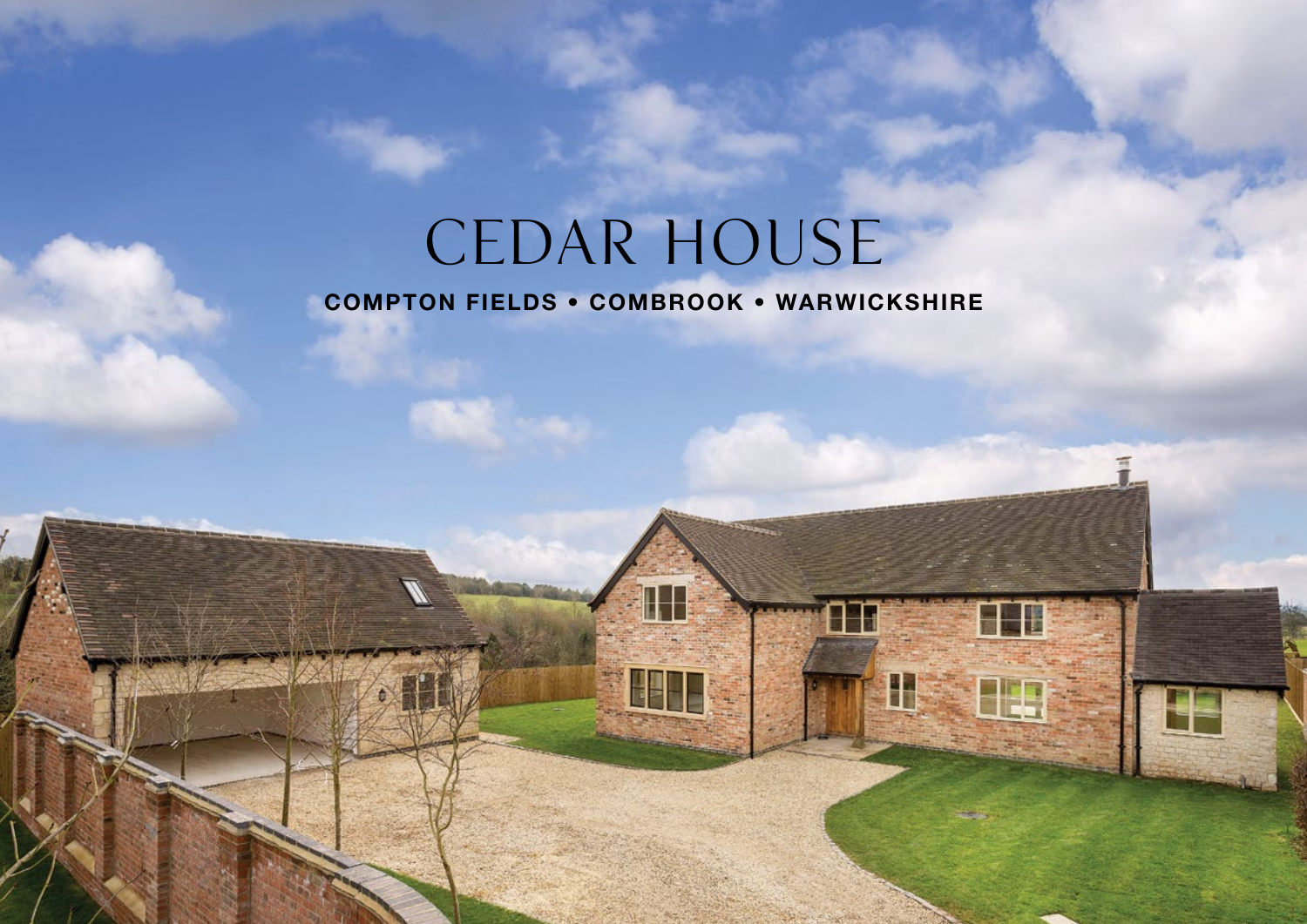CEDAR HOUSE **COMPTON FIELDS • COMBROOK NEAR WARWICK • CV35 9HW**

*A new-build detached family home, offering spacious accommodation plus a detached annexe, set in an attractive rural location with stunning views*

**Ground Floor**: Reception Hall • Drawing Room Study • Dining Room • Kitchen/Breakfast Room Utility Room • Family Room • Cloakroom

**First Floor**: Spacious Landing • Master Bedroom En Suite Bathroom • Bedroom 2 • En Suite Shower Room Dressing Room • Bedroom 3 • Dressing Room Jack and Jill Shower Room • Bedroom Four

**Outside**: Gravelled Driveway • Part-Walled Lawned Gardens Sun Terrace • Detached Large Double Garage and Annexe with ground floor Accommodation and first floor Guest Suite (Bedroom/Bathroom)

> **Approximate Gross Internal Floor Area:** House: 303 sq m (3,261 sq ft) Annexe: 68 sq m (732 sq ft) Garage: 32 sq m (345 sq ft) **Total: 403 sq m (4,338 sq ft)**

Stratford upon Avon 8 miles • M40 (Junction 12) 6.2 miles M40 (Junction 15) 7.1 miles • Warwick Parkway Station 9.6 miles (trains to Birmingham from 31 mins and London Marylebone from 69 mins) • Birmingham International Airport 28 miles Central London 90 miles (All distances and times are approximate)





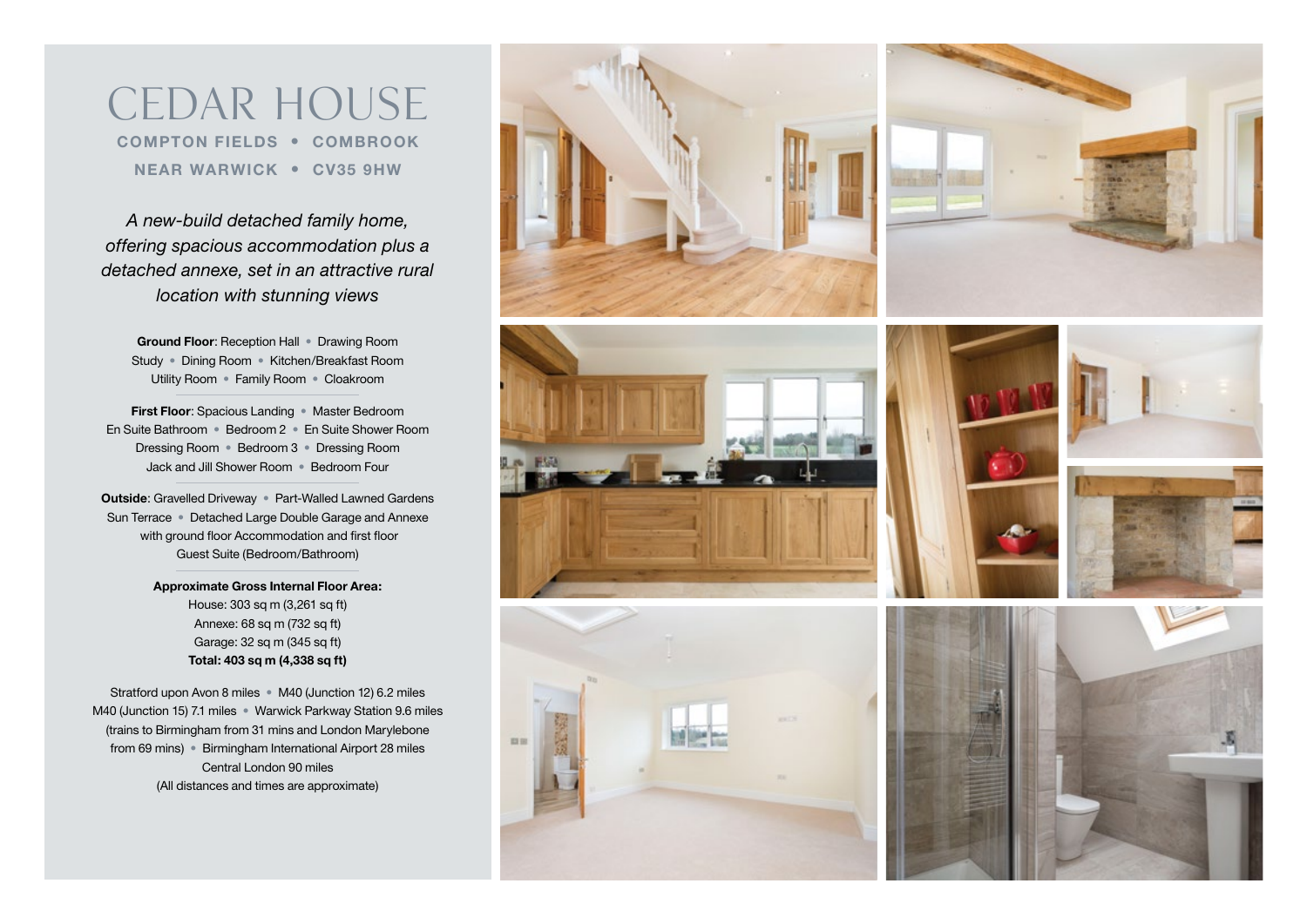## **Situation**

Compton Fields is a small development of 4 high-quality, individual detached family homes, situated on the edge of Combrook. These bespoke homes have been constructed by renowned local developer, C. E. Gilbert & Son Developments Ltd.

Combrook lies approximately 8 miles from the historic market town of Stratford-upon-Avon, ideal for all day-to-day amenities and facilities. The local villages of Kineton, Ettington and Wellesbourne are within 4 miles of Combrook and all offer convenience stores.

## **Schools**

There are primary schools in Wellesbourne, Kineton, Ettington and Moreton Morrell, and an excellent range of state, independent and grammar schools including Warwick Prep School, Warwick Boys School, Kingsley School for Girls in Warwick, The Croft Prep (Stratford-upon-Avon), Stratford Grammar School, King Edward School for Boys, Kingsley School and Arnold Lodge.

# **Description of Property**

Cedar House is set on a spacious, attractive plot with additional parking and a large private garden with planting. The house combines traditional features with contemporary construction methods. The accommodation is well-proportioned with fixtures, fittings and finishings to a good standard using premium quality materials. The property is constructed of reclaimed brick and

white lias stone, under a tiled roof with a mixture of stone mullion windows and traditional timber casement windows. Cedar House is ideal for family life and for entertaining.

- Feature Reception Hall with a quarter turn staircase, oak flooring and solid oak front door
- Solid oak veneer internal doors
- Zoned underfloor heating to the ground and first floor
- Drawing Room with reclaimed exposed oak beams, stone inglenook fireplace and French doors opening to the rear garden
- Kitchen/Breakfast Room with hand finished kitchen with clear stained oak units, granite work surfaces, built-in appliances, Rangemaster double oven, and Diana Royal marble flooring
- Family Room with feature inglenook stone fireplace, archway to Kitchen/Breakfast and door opening onto the rear garden
- Utility Room with storage cupboards, sink and granite work surfaces
- Formal Dining Room
- Study
- Ground floor Cloakroom with W.C.
- Spacious Landing
- Master Bedroom 1 with En Suite Bathroom
- Bedroom 2 with En Suite Shower Room and Dressing Room
- Bedroom 3 with Dressing Room
- Jack and Jill Bathroom
- Bedroom 4
- All bathrooms with electric towel rails and Roca sanitary ware
- Detached large double garage, offering further accommodation with a ground floor office to the side and a Guest Suite (Bedroom 5) above with en suite fitted with electric shower
- Option to install plumbing to the ground floor of the annexe.

#### **Services**

Mains water, electricity and drainage are connected to the property. Air to water heat pump underfloor primary heating, with secondary heating source via an oil-fired automatic boiler

# **Warranties**

This property has the benefit of a Local Authority Building Control (LABC) Warranty.

#### **Fixtures and fittings**

Only the items mentioned in these sales particulars, together with fitted carpets and light fittings, are included in the sale.